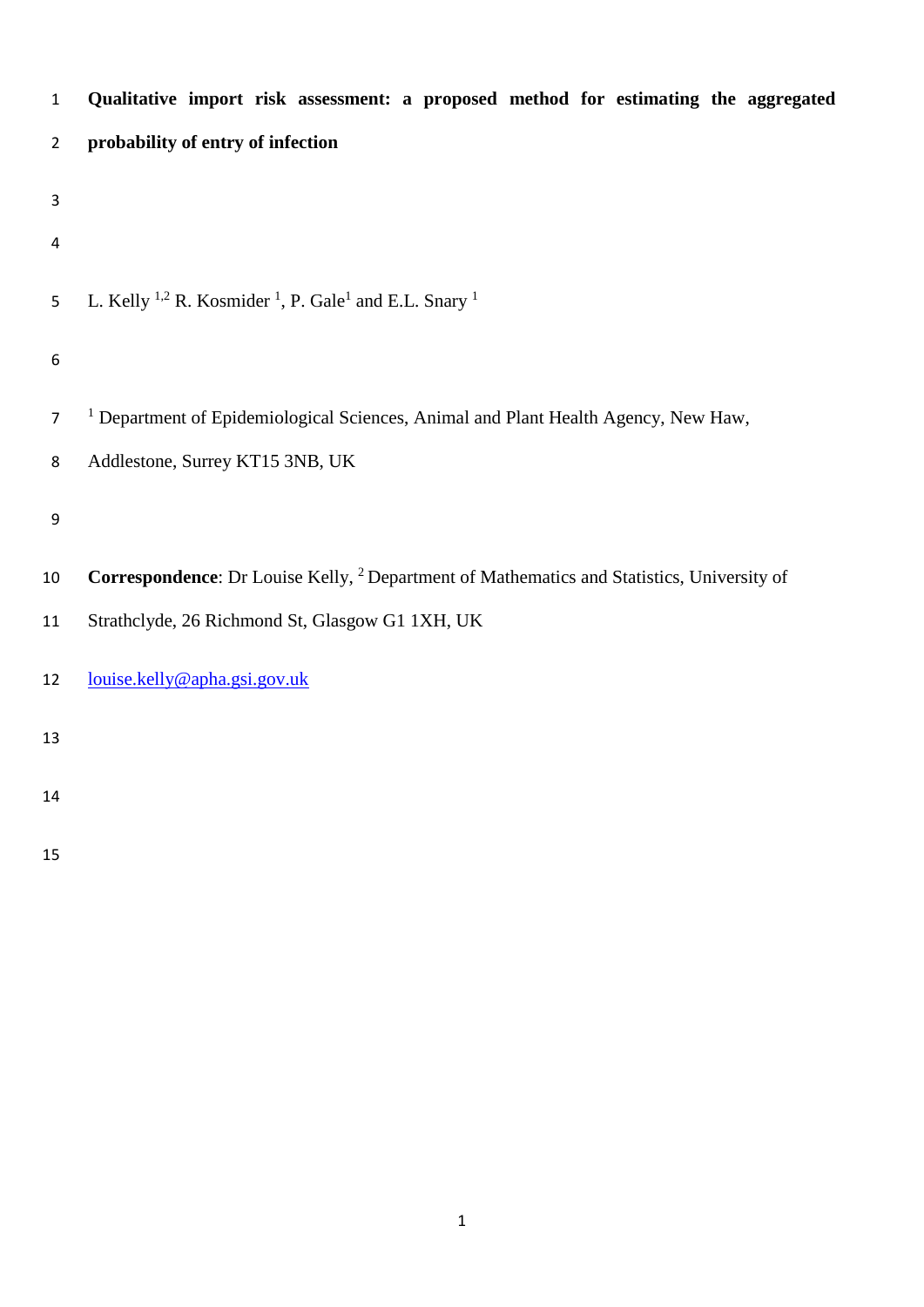# **Keywords:**

- Aggregated probability, qualitative import risk assessment, qualitative categories, qualitative
- bounds, risk matrices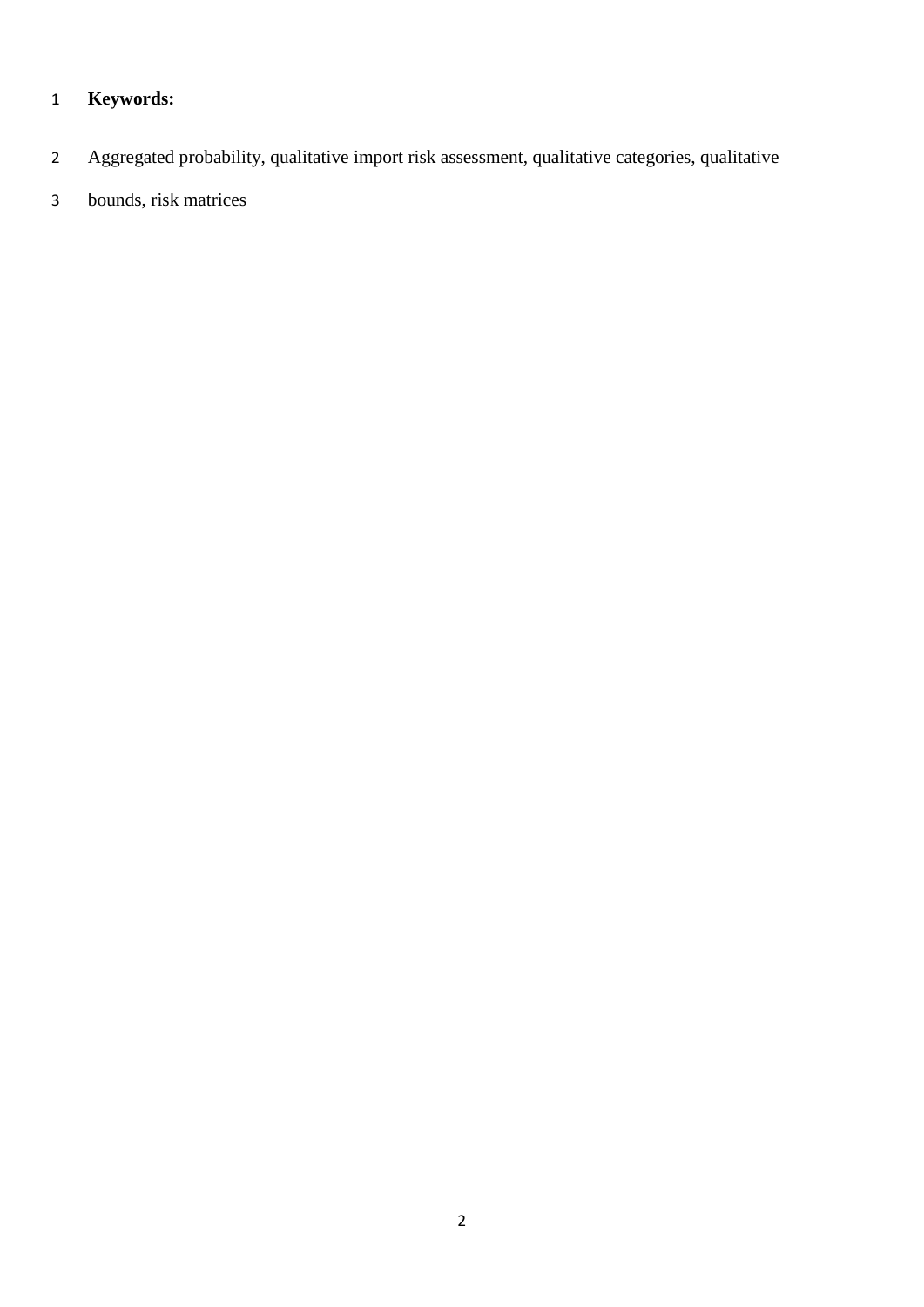### **Abstract**

 In the absence of sufficient numerical data, qualitative risk assessment is recognised as an important tool for providing risk managers with evidence-based predictions on which to formulate their decisions. Such approaches have been used in the area of animal health for import risk assessment for both livestock and zoonotic pathogens. Very few qualitative import risk assessments have, however, considered the aggregated probability of introduction, that is, the probability of at least one infected/contaminated entry per group of import units. Those that have are generally based on specific cases and do not follow a generic approach. In this paper, we consider whether or not it is feasible to develop a generic method and under what circumstances such an approach could be applied in practice. Our conclusion is that it would be difficult to specify a generic method because any such approach would rely on specifying numerical bounds for qualitative categories of probability as well as an idea of the number of imports and would thus be case-specific. As an alternative we propose a way of using case by case information to create a simple graphical reference tool which removes some of the subjectivity that is often associated with deriving qualitative risk. The reference tool considers various qualitative categories of individual probability and determines the relationship between this probability, the number of imports and the aggregated probability of entry. Applying the reference tool to a previously published case-study demonstrated some differences in conclusions and suggests that more subjective approaches can under-estimate probability and thus risk. It is concluded that this approach may be useful for future qualitative assessments of aggregated probability, provided that bounds for qualitative probabilities can be defined for the specific case situation.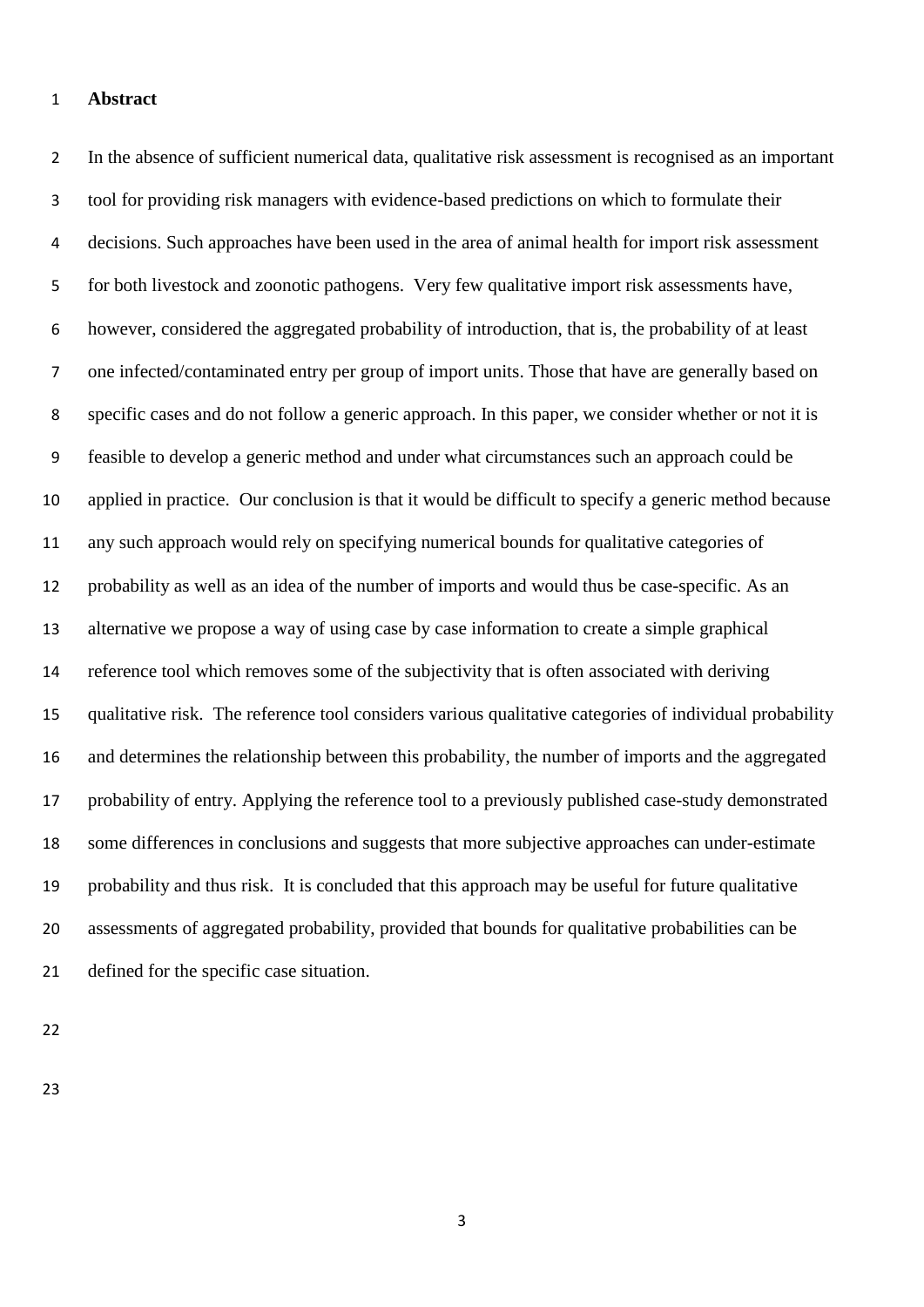### **1. Introduction**

 In the absence of sufficient numerical data, qualitative risk assessment is an important tool for providing risk managers with evidence-based predictions on which to formulate their decisions. Qualitative risk assessment is also widely accepted as a mechanism for rapid, reactive risk assessment, for example, during outbreaks of a notifiable exotic disease. Such assessments can enable policy-makers to formulate and compare disease control and prevention strategies. Central to each risk assessment is the risk question which is specific to the proposed disease control or prevention policy. The subsequent risk assessment may include all steps from entry assessment to risk estimation, as set out in the OIE Animal Health Code framework for risk assessment (OIE 2013). In certain circumstances, the policy question may only concern entry assessment and the resulting estimate of risk would typically be the probability of disease/infection entry. This probability may be defined at an individual or aggregated level. At the individual level, the risk question will typically be of the form, *what is the probability that an individual imported animal/product (unit) is infected*. The units for the individual probability are thus "per product" or "per animal" as in the case of capripoxviruses on imported ruminant skins and hides (Gale et al. 2016). When data are available on the number of units imported per year or per batch, the individual probability may be scaled up to give the aggregated probability, for example the risk question may be, *what is the probability of one or more infected units being introduced per year* as in the case of avian influenza virus in migratory wild birds (Gale et al. 2014). Implicit in the aggregated probability is the number of units per batch or imported over a given time period. In quantitative assessment, estimation of the individual probability of entry is usually based on a linear, conditional probability model; each probability on the risk pathway is associated with a step

 to give a joint probability of all steps occurring. If imports are assumed to follow a binomial process, where each import is independent and has the same probability of being infected, the

which is assumed to be conditional on the previous step and the probabilities are multiplied together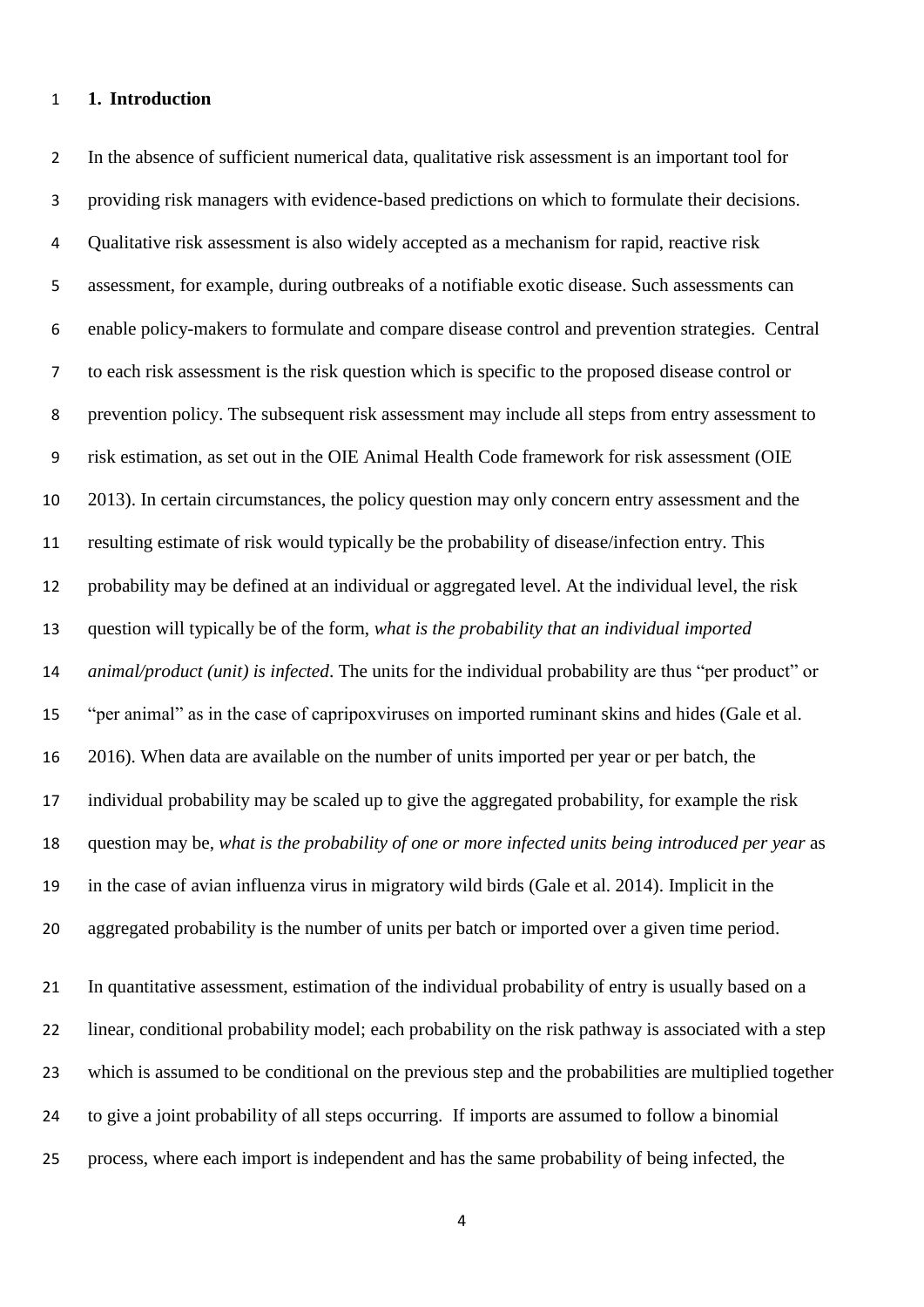aggregated output can also be derived. In such cases, as mentioned previously, the aggregated probability is estimated as the probability of one or more infected import events occurring per specified time period or per batch. This estimation is based on a non-linear model. In qualitative assessment, there is no such set of probabilistic and distributional rules that allow for the derivation of either the individual or aggregated probabilities. There have been some attempts to define rules for estimation of the individual probability (Gale et al., 2010), however, the same is not true for the aggregated probability and any published assessments have been subjective in their estimation.

 In this paper, we consider what has been done for qualitative estimation of the individual probability and extend this to propose a general procedure for estimating the aggregated probability of disease entry for animal import risk assessments. We investigate the usefulness of the procedure by applying it to a previously published case study. Although the subject of the case study was risk prioritisation, we here compare our results on a case-by -case basis and draw conclusions on how general the procedure can be made. We also consider limitations of the approach.

#### **2. Methods**

## **2.1 Derivation of a general equation**

 Many quantitative import risk assessments for the entry of infected/contaminated animals/products assume that the individual units are independent and have the same probability of being infected (Goddard et al, 2012). Thus, entry of infected/contaminated units can be assumed to follow a binomial process with *p* being the probability of infection/contamination of an individual unit and *n* being the number of individual units imported (over the given time period or per batch). The aggregated probability, *P* say*,* is normally defined quantitatively as:-

$$
4\quad
$$

$$
P = 1 - (1 - p)^n \tag{1}
$$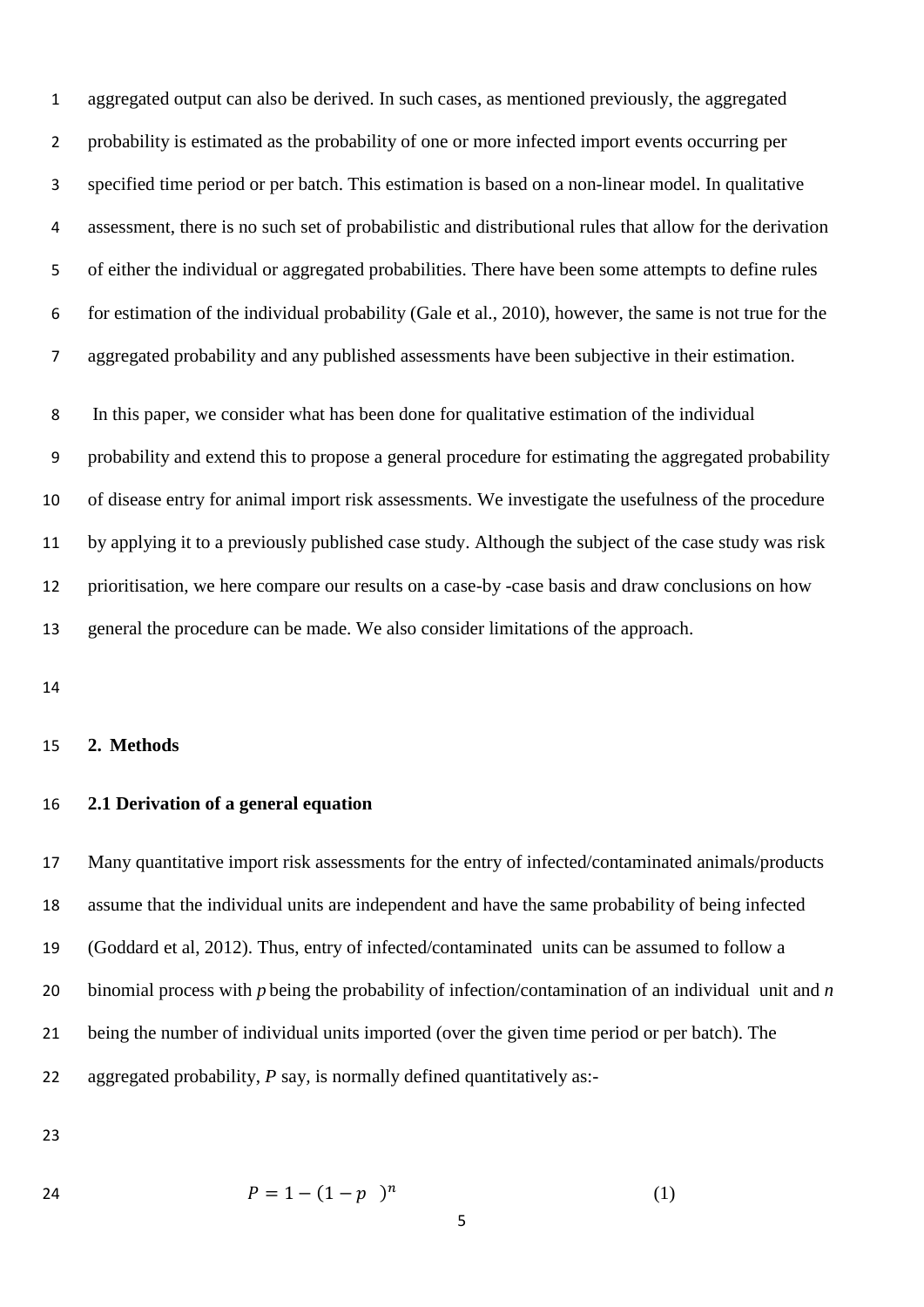The animal health risk assessment literature provides a number of qualitative definitions of probability. These are generally based on expert consultations or definitions used in other areas of risk assessment application, for example, chemical risk assessment. Table 1 presents the definitions provided by EFSA (2006). These definitions consider the likelihood of events occurring in an ordinal manner without giving quantitative comparisons or bounds. In contrast, EFSA (2012) describes qualitative probabilities in terms of numerical bounds (see Table 2). There are a limited number of studies that have considered qualitative evaluation of the aggregated probability given in Equation (1) (Snary et al, 2012; Gale et al, 2014). In the examples which do exist, the estimate of probability has been undertaken subjectively, with assumptions being made on how to combine, for example a low *p* with a high *n* or a high *p* with a low *n*. To determine the most appropriate way to formalise this estimation, we break down Equation (1) into separate components.

13 We first consider the term  $(1 - p)^n$  and determine how this can be derived qualitatively. Literature searches (based on searching for animal health qualitative import assessments) have not identified any published papers that have formally considered this step. However, the evaluation of the product of two qualitative probabilities has been tackled. Several matrices for this product have been published (Gale et al, 2009; Gale et al, 2010; Wieland et al, 2011; Gale et al, 2014). Of these, the matrix of Gale et al (2010) is considered most appropriate from a mathematical point of view because it is based on the premise that probabilities can only take values between 0 and 1 and that the product of two probabilities is at most, the minimum of the two values (see Table 3). Wieland et al. (2011) present a matrix which follows the same approach, discussing the idea of conditional dependence between the two probabilities. The other papers have presented modifications to the matrix of Gale et al. (2010), at the lower end of the ordinal scale (Gale et al., 2009; Gale et al., 2014). These modifications are, to some extent, subjective and arise because of assumed quantitative ranges for the lower end qualitative probabilities in an attempt to account for the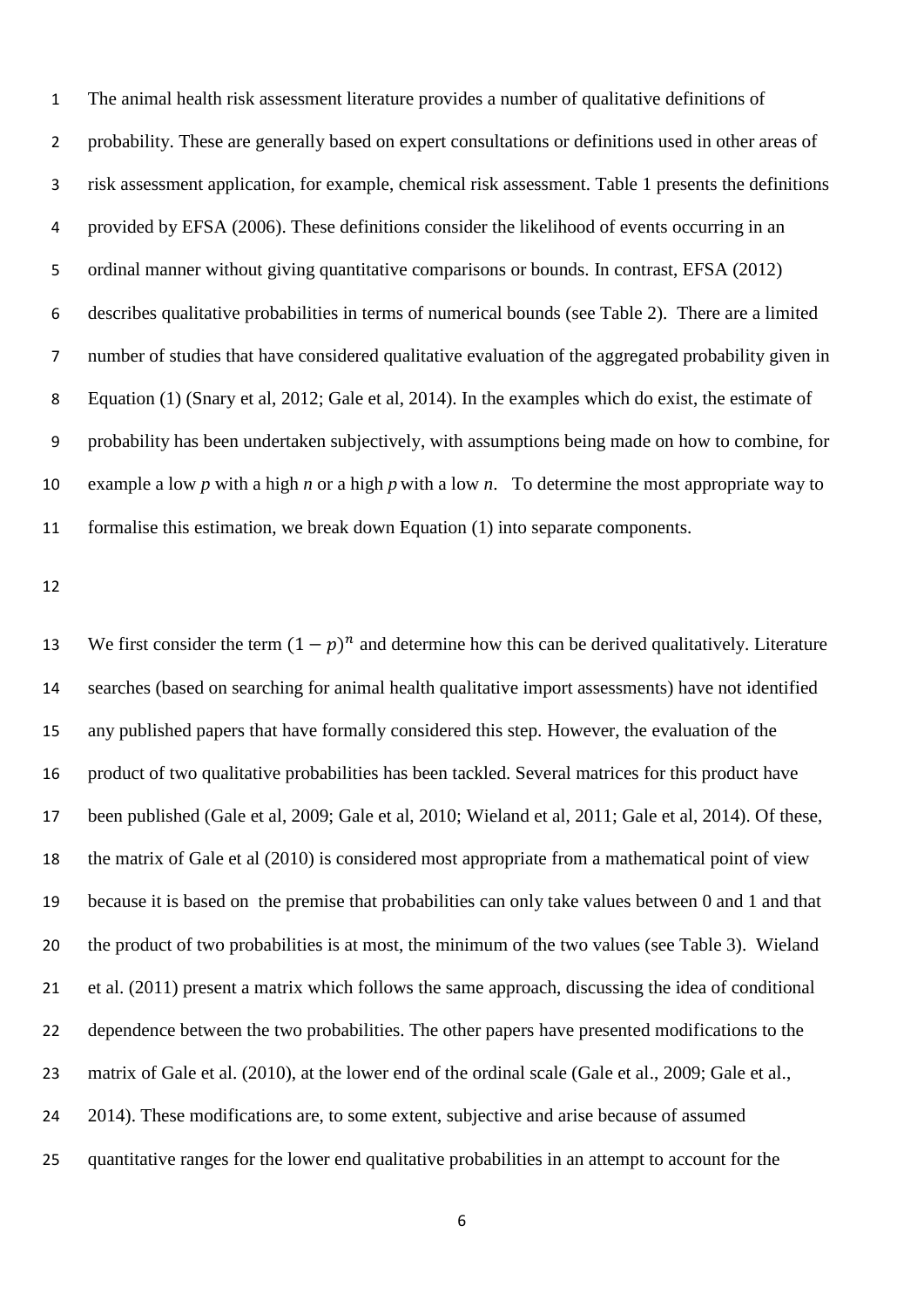problem that, for example, the product of two *low* probabilities may be lower than *low*. They are thus case-specific rather than general as per the case for the matrix in Table 3. Matrices also exist in other areas of application, for example, antimicrobial resistance (CVM, 2003), however they do not give justification for how probabilities are combined.

 The evaluation defined in Table 3 for two qualitative probabilities could, in theory, be repeated *n* 6 times to evaluate the term  $(1 - p)^n$ . Because this matrix assumes that the product of two probabilities is at most the minimum of the two, the end result of the multiplication of *n* probabilities is the minimum of all *n* probabilities. In our case, because all *n* probabilities have the 9 same value, that is,  $(1 - p)$ , then the end result is  $(1 - p)$  and thus independent of *n*. Using this leads to a worst-case assumption; in reality the result may be a probability of a lower qualitative category and this effect will be amplified as *n* becomes larger.

13 Now that we have evaluated the component  $(1 - p)^n$  as  $(1 - p)$ , we can substitute this result into Equation (1) and evaluate the remaining component. Substitution gives

$$
15 \t P=p \t(2)
$$

and thus the aggregated probability is independent of *n*. For the higher levels of *p* (e.g. Very High,

High, Medium) this makes sense because if an individual unit is likely to be infected/contaminated

then for a batch of units there will be a high chance of it containing at least one

 infected/contaminated unit. For the lower levels of *p*, the aggregated risk could, however, be under-estimated, that is, assessed as being of a lower qualitative category than is probably realistic, if *n* is

21 high enough. This results because of the potential over-estimation of the product  $(1 - p)^n$  as

22 discussed previously; if we over-estimate  $(1-p)^n$  then we under-estimate  $P = 1 - (1-p)^n$ ,

that is *P (Equation 1)*.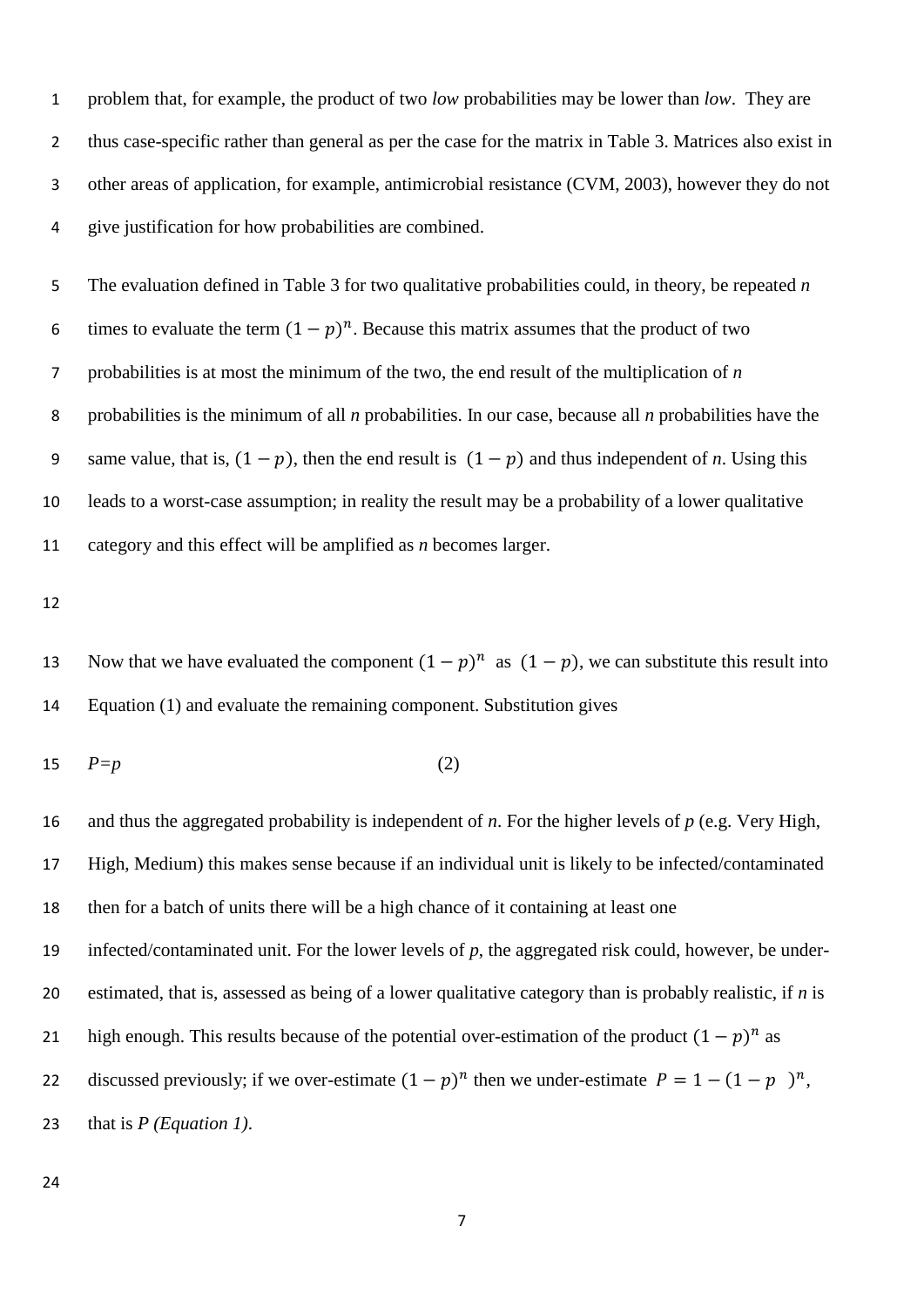Under-estimating risk is not desirable and thus it would not be appropriate to use Equation (2) as a general rule. The degree of under-estimation will depend on the value of *n*, that is, the number of 3 times that the term  $(1 - p)$  is multiplied together. As an alternative approach, we consider the qualitative value of *n* at which Equation (2) underestimates *P*. To investigate this, a semi- quantitative approach has been adopted. This approach creates a reference tool which can be shown in a graphical form.

7

## 8 **2.2 General reference tool**

9 Consider a qualitative probability category *j* (for example, Low or High) which covers a range of 10 quantitative values from a lower bound  $(L_j)$  to an upper bound  $(U_j)$ . If the value of individual 11 probability *p* falls in this qualitative category then its value will lie in the range  $(L_i, U_i)$ ; when  $j=3$ 12 for example (Table 2), that is Low, the range is  $(L_3, U_3)$ . In the previous qualitative derivation of 13 Equation (2) it was concluded that the aggregated probability could be set to the same qualitative 14 category as the individual probability *p* but that this may under-estimate risk We can investigate 15 what value *n* would need to be for the aggregated probability to move to  $j+1$ , that is, the next level 16 on the qualitative scale. Knowing this value of *n* would indicate where the assumption of  $P=p$ 17 *(Equation 2)* breaks down and thus at what point a higher qualitative probability would need to be 18 specified.

19 From Equation (1), for the aggregated probability to be a higher level than *p* we need

20  $1 - (1 - p)^n > U_j$  (4)

21 Solving Equation (4) for *n* gives

22 
$$
n > \frac{\ln(1-U_j)}{\ln(1-p)}
$$
 (5)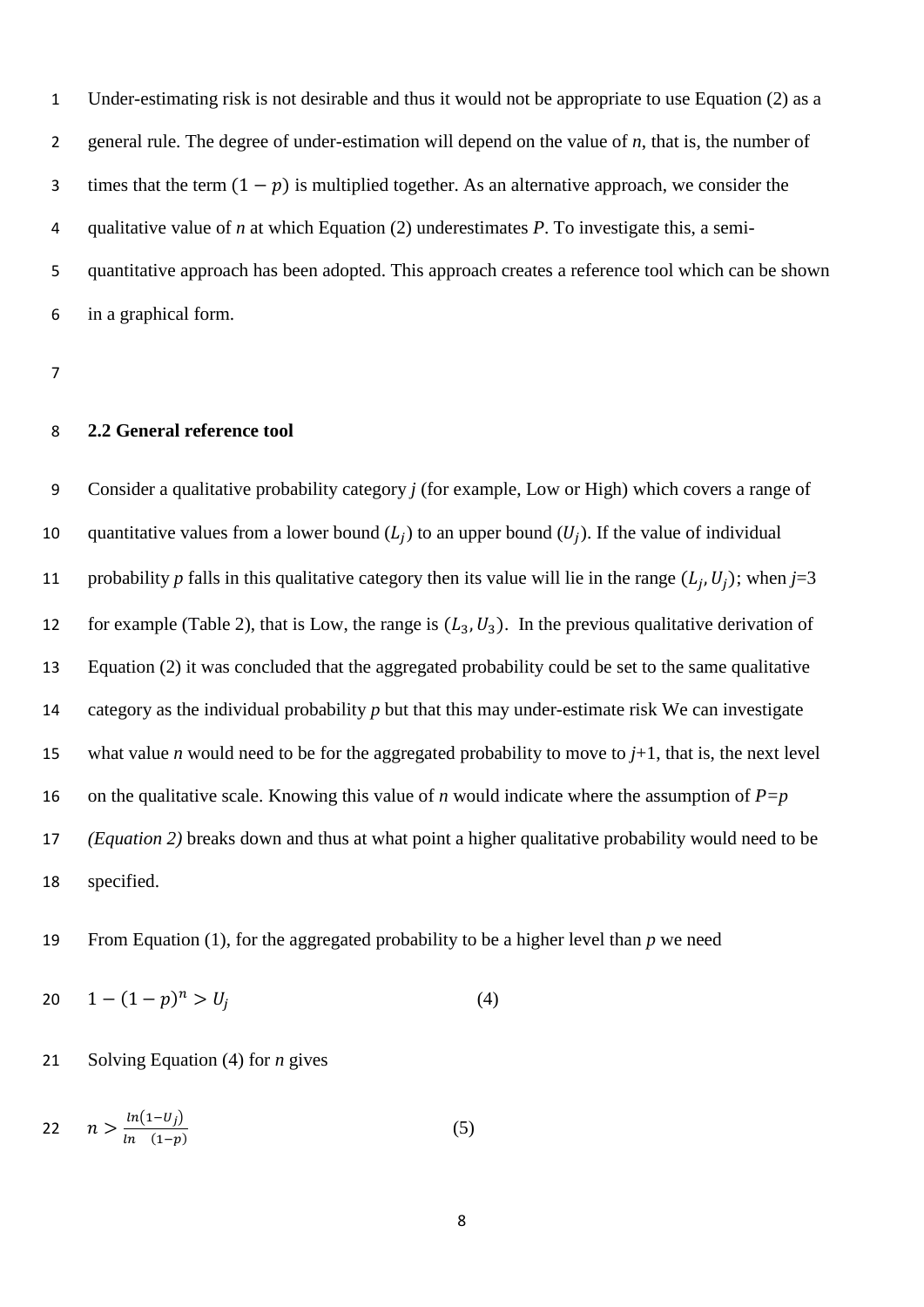The inequality (relationship) in (5) can be considered in relation to the equation of a straight line to define cut-off values between qualitative levels with assumed bounds. From this, we see that the value of *n* depends on both the individual probability *p* and the upper bound. In many import risk assessments, the magnitude of *n* is known because the estimate is based on, for example, trade data. The problem of evaluating the aggregated probability is thus related only to where the individual 6 probability lies on the  $(0,1)$  axis, assuming a set of bounds for the qualitative categories and a value of *n*. This can be represented graphically for a given set of qualitative bounds. A number of reports have proposed such bounds. However, many of these introduce different terminologies to describe the qualitative levels. For consistency, we use the definitions described by EFSA in their review (EFSA, 2012). These definitions match with those used by Gale et al. (2010) and are given in Table 2. The values shown in Table 2 were used to define a set of quantitative bounds  $(L_i, U_i)$  and *P* was 12 calculated for values of *p* within these bounds and *n* ranging from 0 to  $10^{10}$ . The calculated values of *P* were plotted as a contour plot as shown in Figure 1. The boundaries of the contours represent the inequality in Equation (5), for each qualitative category. For the Very Low category, the value of *n* which will result in *P* being of a higher order will cover a wide range because the range for this 16 category is wide. For example, if the individual probability  $p$  is of order  $10^{-7}$  (near the lower end of Very Low) then the value of *n* which will result in the aggregated probability *P* being Low will be 18 of order 1,000. In contrast if  $p$  is of order  $10^{-5}$  (near the upper end of Very Low) then for  $P$  to move to the Low category, *n* would need to be of order 10. For the other categories, the smaller ranges of *p* result in smaller ranges of *n*; a maximum of *n*=10 would be required for *P* to move to the next 21 category. Note for plotting purposes, the negligible range is defined as 0 to  $10^{-10}$ . In reality the lower bound for negligible will be infinitely small but not zero. Choice of this value could, of course, be considered subjective and could affect the aggregated probability calculations for negligible individual probabilities.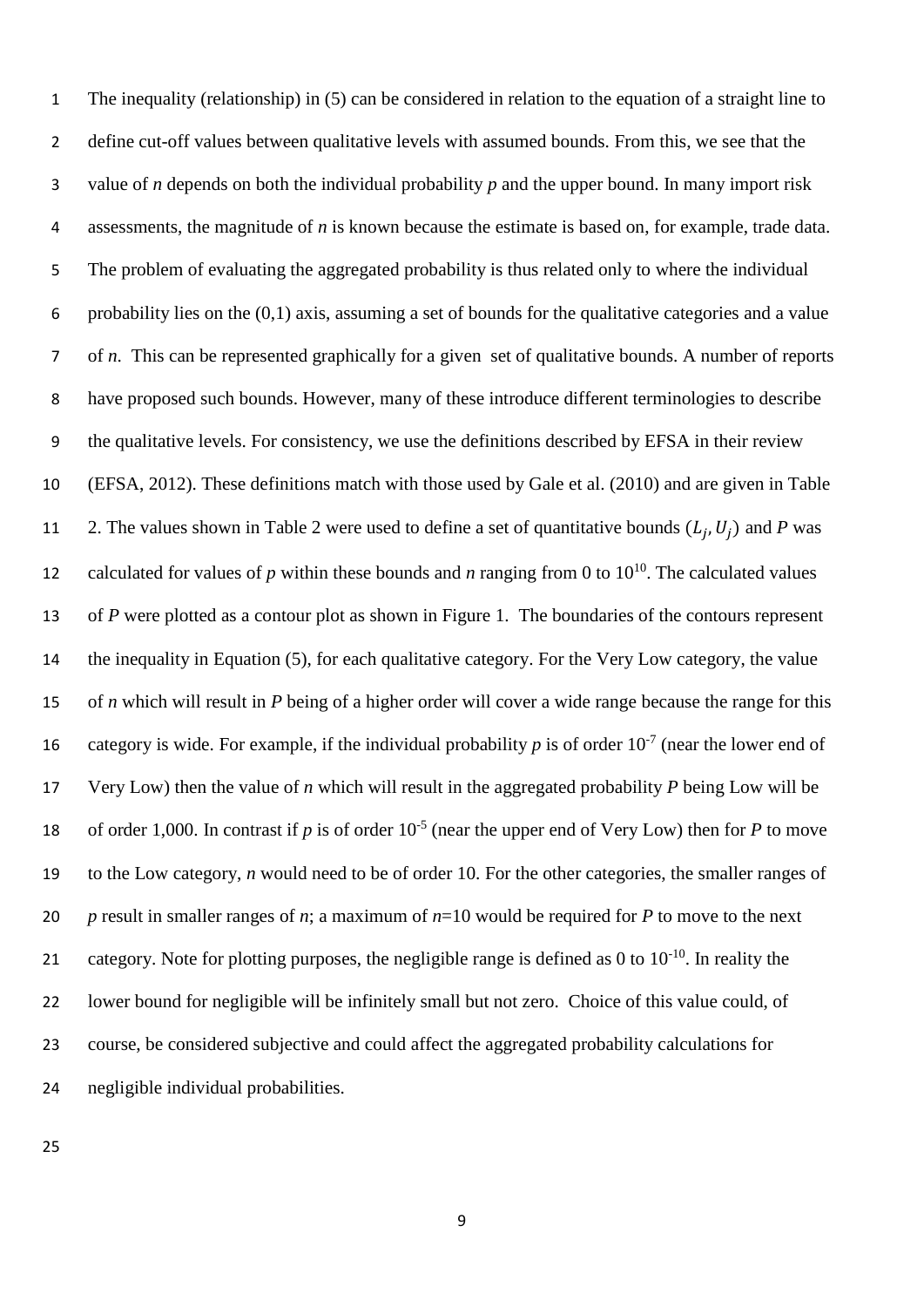This graphical tool can be used to give an indication of the likely level of qualitative aggregated probability, given an individual probability level and magnitude of *n*. As an example, we can consider an individual probability  $p$  to be Very Low and  $n$  to be of order 10<sup>6</sup>. Assuming that  $p$  falls in the middle of the Very Low range (on the log scale as in Figure 1) would give an aggregated probability of Medium. If *p* was in fact closer to Low then the resulting probability could be Very High. Even though this application relies on making assumptions concerning the possible magnitude of the individual probability *p* it can give an idea of the possible magnitude of the aggregated *P* and provide a range of uncertainty around that *P*.

## **2.3 Case Study**

 To investigate the use of Figure 1 in practice, it was applied to the import problem considered in a previously published qualitative release assessment for the likelihood of henipavirus entering the UK from a number of global zones via several import pathways (Snary et al, 2012). The table of results from Snary et al (2012) was modified to include only those zone and pathway combinations for which there was a quantitative estimate for the annual number of imports. In their study, pathway combinations were considered on a case-by-case basis and the aggregated probability was determined in a subjective way rather than by using any formal methodology. The main purpose of their paper was prioritisation of import pathways and the absolute estimates of probability were of less relevance. The authors do not provide details of how they aggregate *n* and *p* other than to say that if *p* is estimated as Negligible then the aggregated risk is also taken to be Negligible. They use the EFSA (2006) definitions for qualitative probability and the matrix of Gale et al. (2010) to estimate *p*. We compare the results of Snary et al. (2012) to the results we obtain from using Figure 22 1 on a case by case basis, that is, for each import pathway, rather than in terms of prioritisation. Our aim is to determine under what circumstances, if any, our approach would give a different aggregated probability. We determine the aggregated probability as well as a range to represent uncertainty. The ranges of uncertainty are derived by considering the upper and lower bounds of *p.*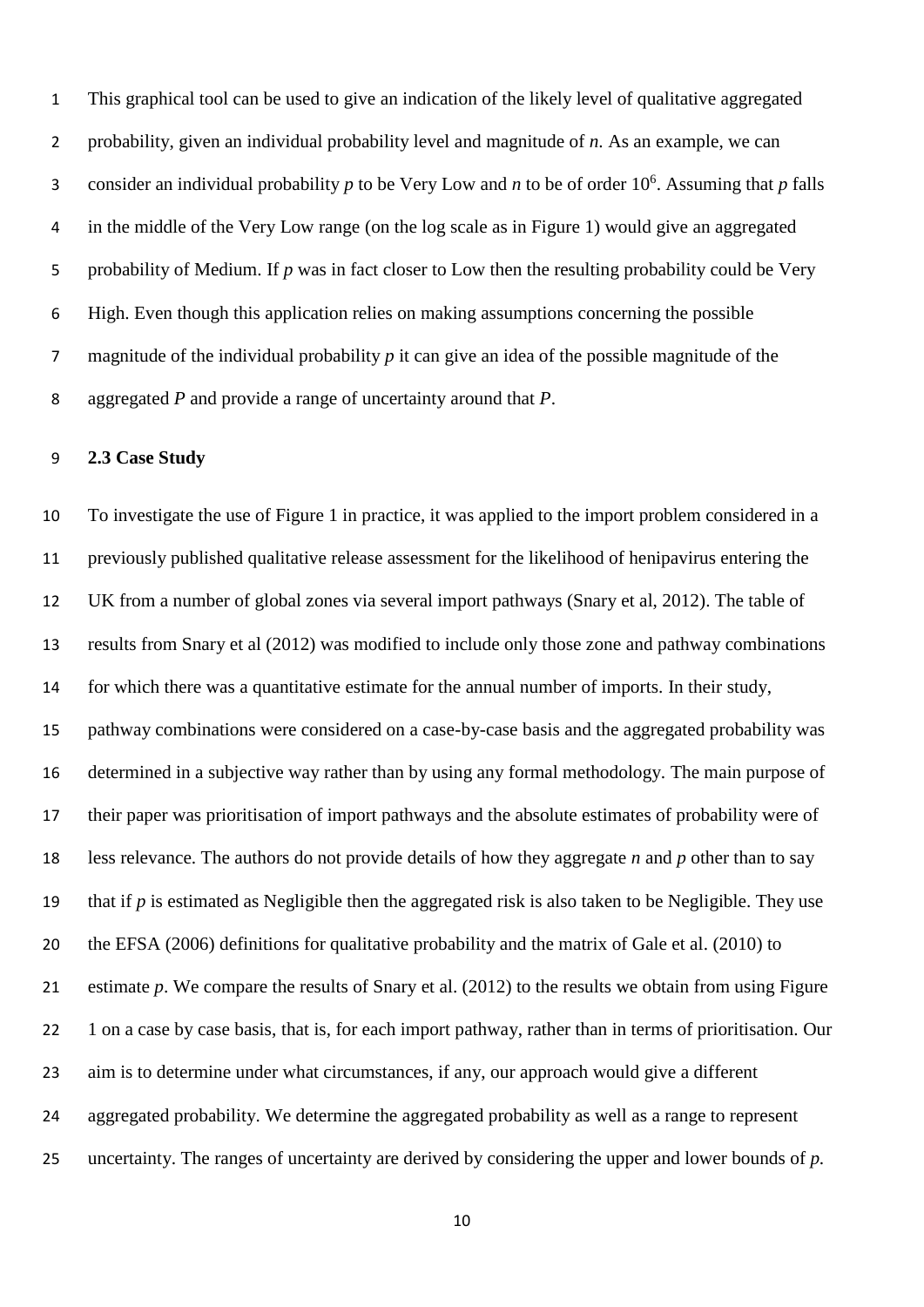#### **3. Results and discussion**

### **3.1 Case study**

 Table 4 compares the estimated aggregated probabilities from the original paper (Snary et al., 2012) with those evaluated using Figure 1. Where appropriate, estimates for *P* are also given in terms of a range. This range corresponds to the values of *P* resulting from *p* at the lower and upper bounds of the qualitative ranges on which Figure 1 is based. The ranges give an indication of the uncertainty associated with the aggregated probability arising from the fact that we cannot say with certainty where, between the lower and upper bounds, the probability lies. Results for 15 zone/pathway combinations are provided. From Snary et al. (2012), the majority of individual probabilities were estimated as Negligible (10 out of 15) with the remaining split between Very Low (4 out of 15) and Low (1 out of 15). The combinations are thus representative of the situation discussed previously whereby, for the lower categories on the qualitative scale, the value of *n* will be important in determining whether or not the aggregated probability is of a higher qualitative level than the individual probability.

 Overall, the qualitative categories derived for *P* using our framework are of a higher order than those derived by Snary et al. (2012). In general, the aggregated probabilities reported by Snary et al. (2012) appear to follow the theory proposed in Equation (2), that is, the aggregated probability being assessed as equal to the individual probability meaning they could therefore be under- estimated The zone/pathway combinations for which there is concordance between our framework 22 and the published results are mostly associated with Negligible individual probabilities and very small numbers of imports (of order 10). The exception is companion animals from zone 1, where both the individual probability and number of imports are higher. The ranges of uncertainty,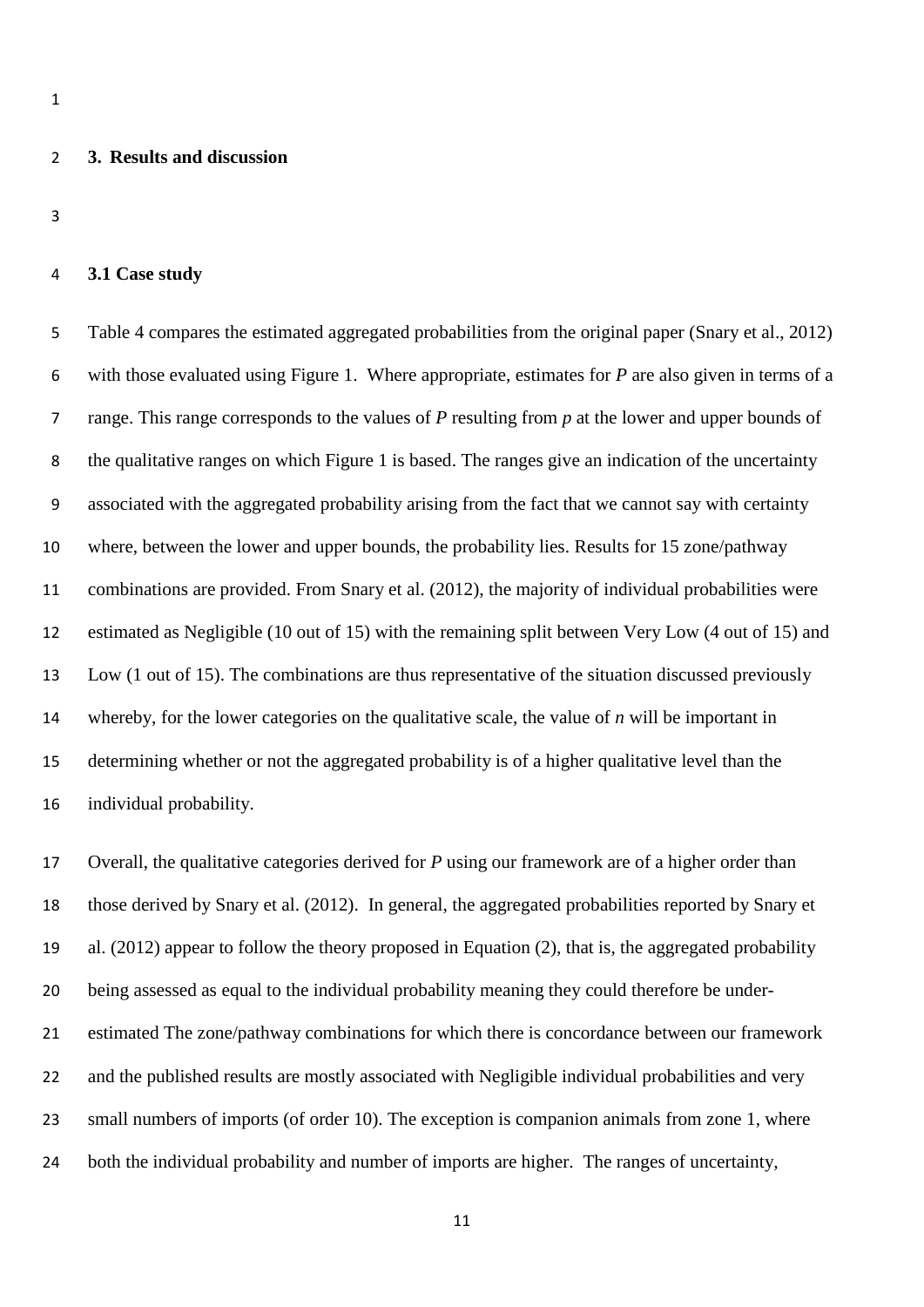derived by considering the upper and lower bounds of *p* rather than the mid-points, are, to a certain extent, related to the value of *n*; the larger the value of *n* the wider the range. If prioritisation were to be considered, the overall results are consistent between the two methods; identifying Fruit from Zones 1 and 2 as the imported commodity with the highest probability. The results presented in Table 4 are dependent on the quantitative bounds, and thus the range of values within each category, given in Table 2 and assuming that the aggregated probability has the same defined bounds. Different results will likely be derived for a different set of bounds and there will be a relationship between these and the value of *n*. The FAO/WHO ranges for Low, Medium, High and Very High are relatively narrow and thus lead to wide ranges in the aggregated probability when *n* is large. Thus the bounds are important not only for the estimated *P* but also for the uncertainty.

## **4. Conclusion**

 Very few qualitative import risk assessments have considered the aggregated probability of introduction, that is, the probability of at least one infected/contaminated entry per group of import units. Those that have, are generally based on specific cases and do not follow a generic framework. Matrices for qualitatively evaluating the multiplication of qualitative probabilities, have been published. Applying such published matrices, could lead to assuming that individual and aggregated 17 probability are equivalent. However, when the individual probability  $p$  is on the lower end of the qualitative scale and *n* is high, this assumption may break down and could lead to under-estimation of probability and thus risk. Here, as an alternative, we have used a transparent graphical tool for the qualitative derivation of the aggregated probability. Although using the graph relies on defining quantitative bounds for qualitative categories as well as an idea of the number of imports, and is thus case-specific, it removes some of the subjectivity that is often associated with deriving qualitative risk. Applying it to a previously published case-study demonstrated how it could provide more transparent estimates of probability and be more reliable for higher import numbers. It can thus be concluded that this approach may be useful for future qualitative assessments of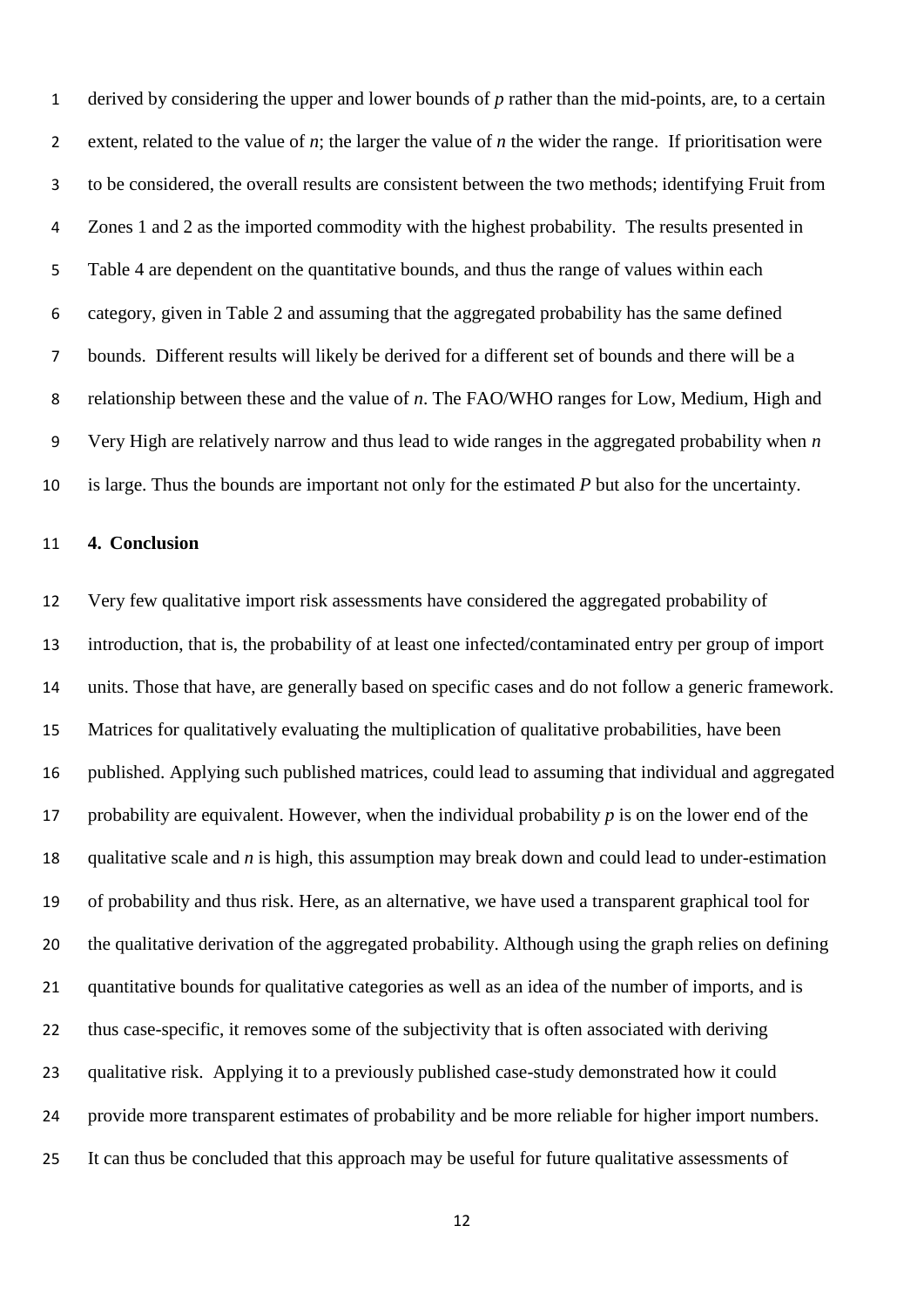- aggregated probability, provided that bounds for qualitative probabilities can be defined for the
- specific case situation.

## **Acknowledgements**

- We thank Dr. Helen Roberts for her useful comments on this work. This work was funded by the
- Department for Environment, Food and Rural Affairs (Defra), the Scottish and Welsh Governments
- from the GB surveillance budget under project ED1043/5.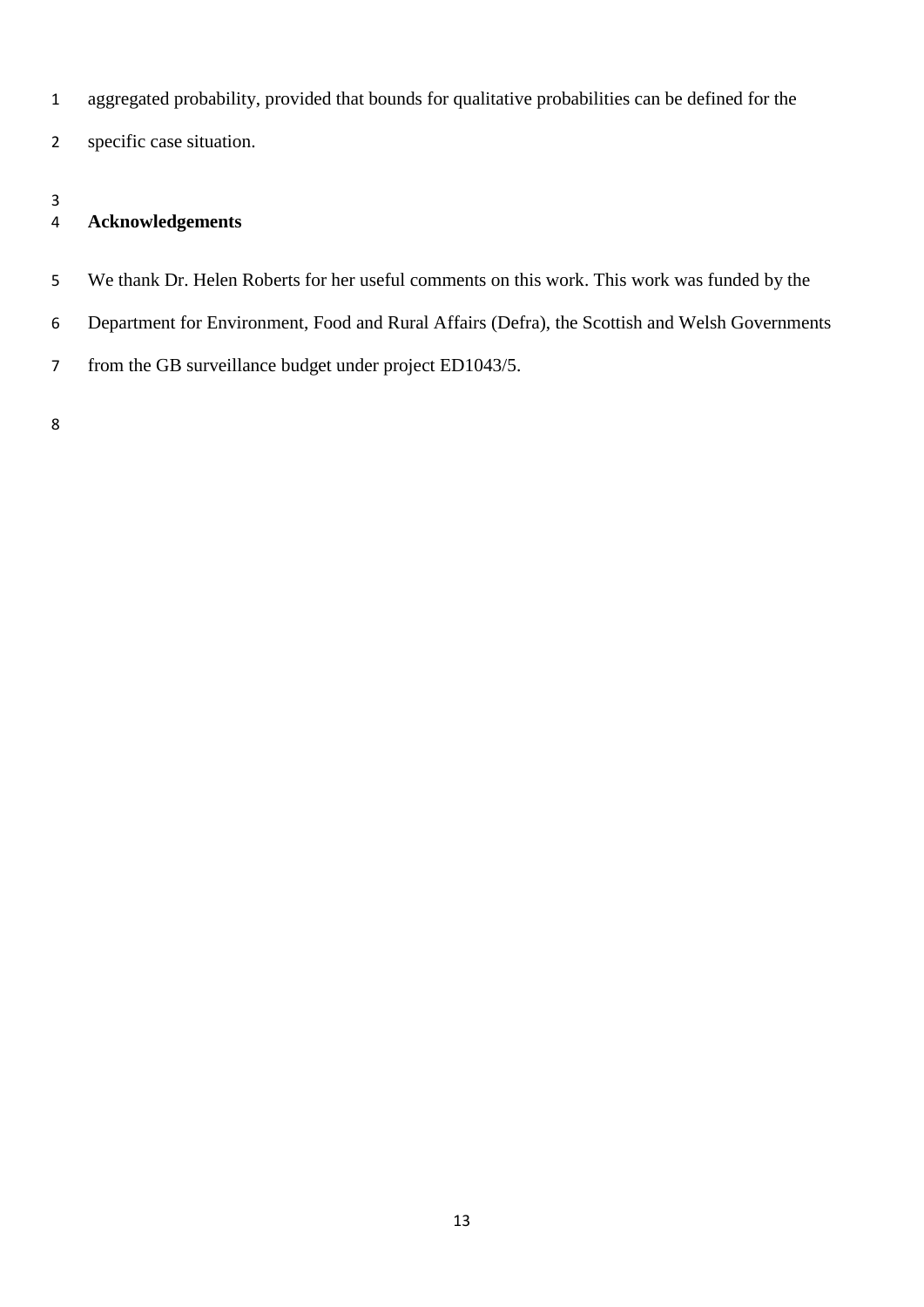## **References**

- CVM (Centre for Veterinary Medicine) (2003). Guideline for Industry Number 152. Evaluating the
- safety of antimicrobial new animal drugs with regards to their microbiological effects on bacteria of
- human health concern. Available at:
- [https://www.fda.gov/AnimalVeterinary/GuidanceComplianceEnforcement/GuidanceforIndustry/uc](https://www.fda.gov/AnimalVeterinary/GuidanceComplianceEnforcement/GuidanceforIndustry/ucm123614.htm)
- [m123614.htm](https://www.fda.gov/AnimalVeterinary/GuidanceComplianceEnforcement/GuidanceforIndustry/ucm123614.htm)
- EFSA (European Food Safety Authority) (2006). Opinion "Migratory birds and their possible role in the spread of highly pathogenic avian influenza". The EFSA Journal 357, 1-476 46.
- EFSA (European Food Safety Authority) (2012). Scientific opinion on risk assessment terminology.
- The EFSA Journal 10, 2664-2698.
- Gale P, Drew T, Phipps PL, David G and Wooldridge M (2009). The effect of climate change on
- the occurrence and prevalence of livestock diseases in Great Britain: a review. Journal of Applied Microbiology, 106, 1409-1423.
- Gale P, Brouwer A, Raminal V, Kelly L, Kosmider R, Fooks AR and Snary EL (2010). Assessing the impact of climate-change on vector-borne viruses in the EU through elicitation of expert opinion. Epidemiology and Infection, 138, 214-225.
- Gale P, Goddard A, Breed AC, Irvine RM, Kelly L and Snary EL (2014). Entry of H5N1 highly pathogenic avian influenza virus into Europe through migratory wild birds: a qualitative release assessment at the species level. Journal of Applied Microbiology, 116, 1405-1417.
- Goddard AD, Donaldson NM, Horton DL, Kosmider RD, Kelly LA, Sayers AR, Breed AC,
- Freuling, CM, Muller T, Shaw SE, Hallgren G, Fooks AR and Snary, EL (2012).A quantitative
- release assessment for the noncommercial movement of companion animals: risk of rabies
- reintroduction to the United Kingdom. Risk Analysis, 32, 1769-1783. DOI: [10.1111/j.1539-](http://dx.doi.org/%2010.1111/j.1539-6924.2012.01804.x)
- [6924.2012.01804.x](http://dx.doi.org/%2010.1111/j.1539-6924.2012.01804.x)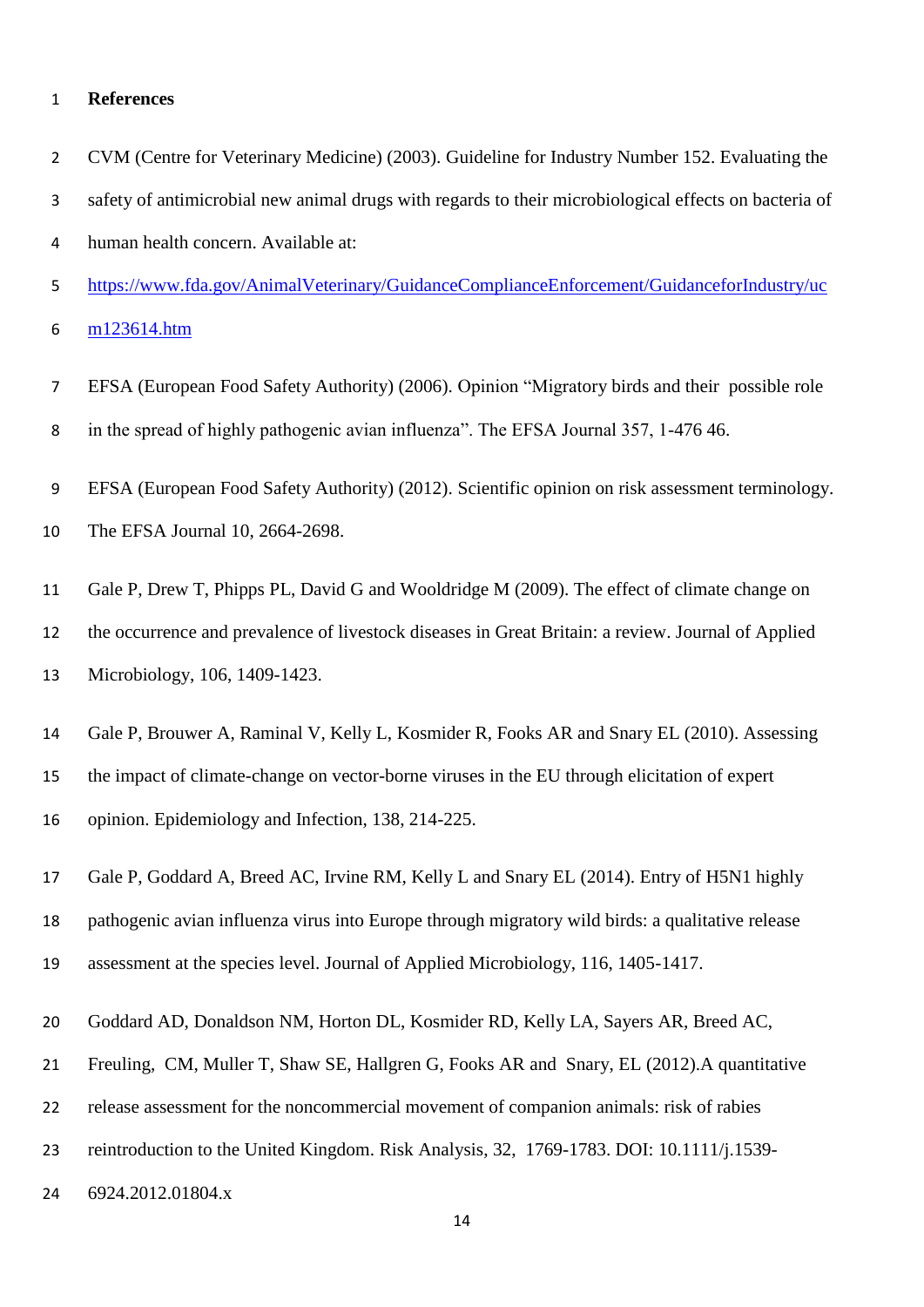- OIE (World organisation for animal health) (2013). Terrestrial animal health code. Import risk
- 2 analysis [\(http://www.oie.int/fileadmin/Home/eng/Health\\_standards/tahc/2010/chapitre\\_1.2.1.pdf\)](http://www.oie.int/fileadmin/Home/eng/Health_standards/tahc/2010/chapitre_1.2.1.pdf).

| $\overline{4}$ | Snary EL, Raminal V, Breed AC, Stephensen B, Field HE and Fooks AR (2012) Qualitative release   |
|----------------|-------------------------------------------------------------------------------------------------|
| 5              | assessment to estimate the likelihood of henipavirus entering the United Kingdom. PLoS, 7, 2.   |
| 6              | Wieland B, Dhollander S, Salman M and Koenen F (2011). Qualitative risk assessment in a data-   |
| 7              | scarce environment: A model to assess the impact of control measures on spread of African Swine |
| 8              | Fever. Preventive Veterinary Medicine, 99, 4-14.                                                |
| q              |                                                                                                 |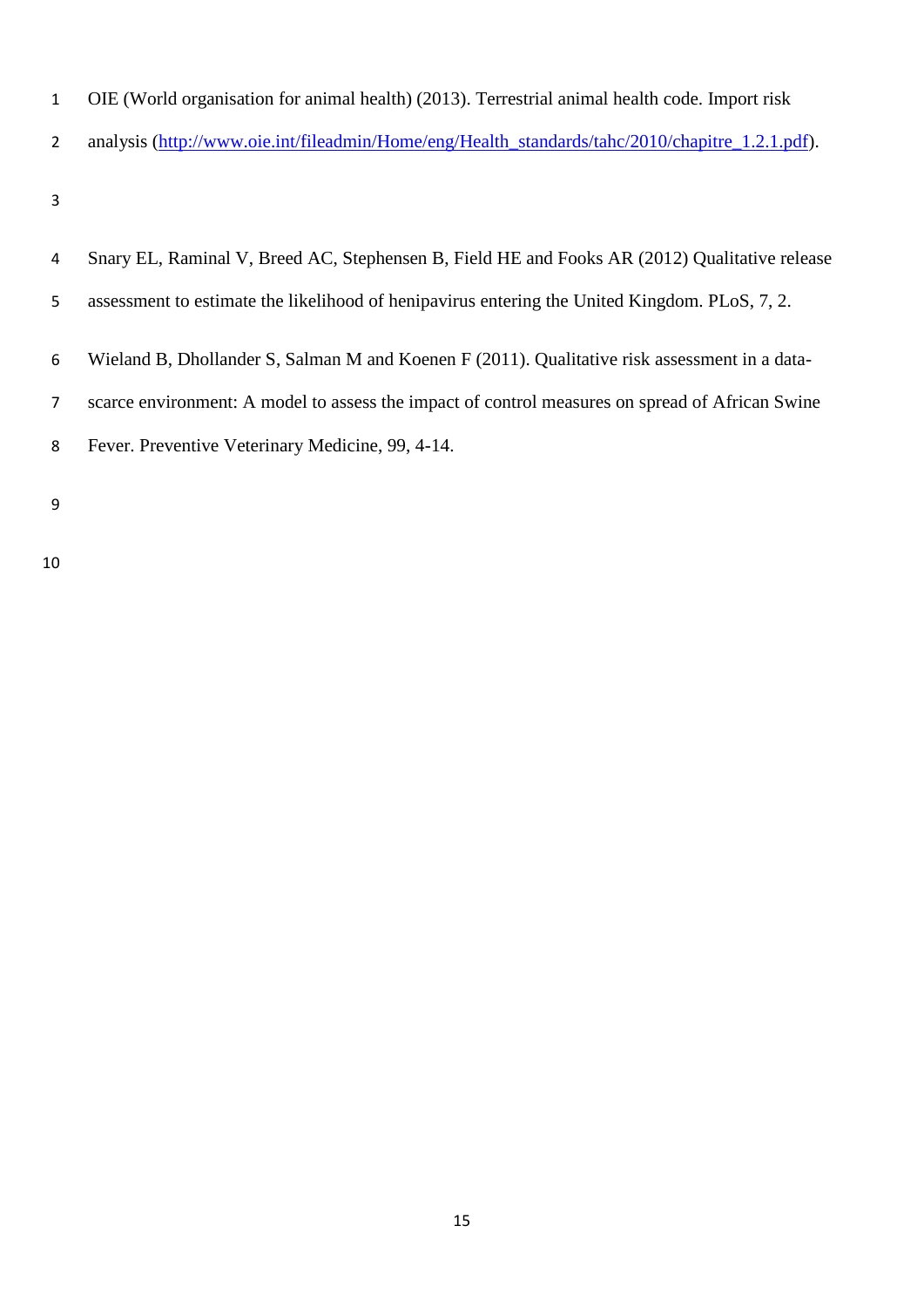- 2 Table 1: Qualitative definitions of probability from EFSA (2006)
- 3

| <b>Probability category</b> | Interpretation                                |  |  |
|-----------------------------|-----------------------------------------------|--|--|
|                             |                                               |  |  |
| Very high                   | Event occurs almost certainly                 |  |  |
|                             |                                               |  |  |
| High                        | Event occurs very often                       |  |  |
| Medium                      | Event occurs regularly                        |  |  |
|                             |                                               |  |  |
| Low                         | Event is rare but does occur                  |  |  |
|                             |                                               |  |  |
| Very Low                    | Event is rare but cannot be excluded          |  |  |
|                             | Event is so rare that it does not merit to be |  |  |
| Negligible                  |                                               |  |  |
|                             | considered                                    |  |  |
|                             |                                               |  |  |

- 5
- 6
- 
- 7 Table 2: Quantitative bounds corresponding to qualitative categories from FAO/WHO reported by EFSA (2012) EFSA (2012)
- 9

| <b>Qualitative level</b> | <b>Quantitative bounds</b>   |
|--------------------------|------------------------------|
| Negligible (N): $j=1$    | Indistinguishable from 0     |
| Very Low (VL): $j=2$     | $\langle 10^{-4}$ , except 0 |
| Low (L): $j=3$           | $10^{-3}$ to $10^{-4}$       |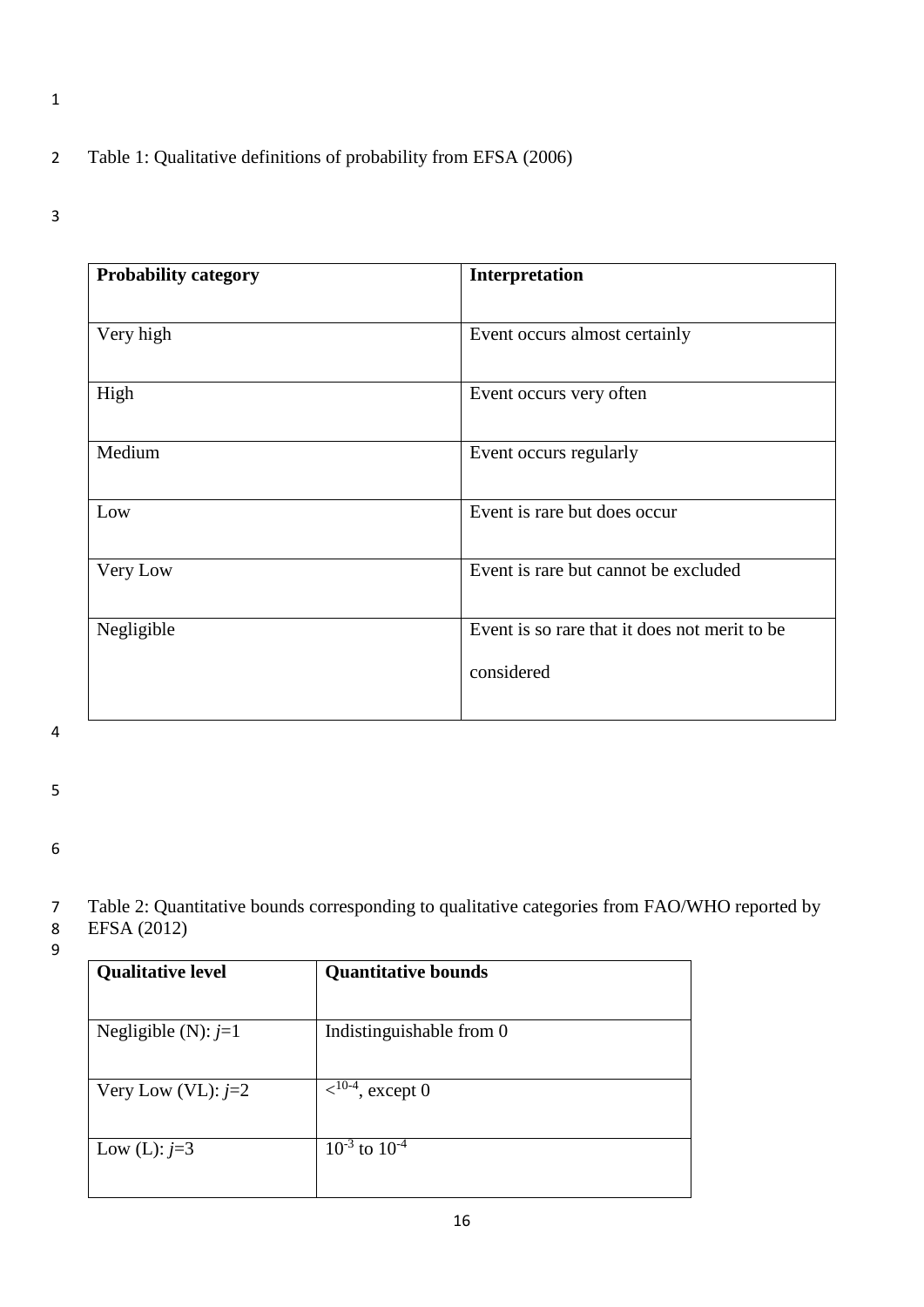| Medium (M): $j=4$     | $10^{-2}$ to $10^{-3}$ |
|-----------------------|------------------------|
|                       |                        |
| High $(H)$ : $j=5$    | $10^{-1}$ to $10^{-2}$ |
|                       |                        |
| Very High (VH): $j=6$ | $>10^{-1}$ , not 1     |
|                       |                        |
| Certain: $j=7$        |                        |
|                       |                        |
|                       |                        |

2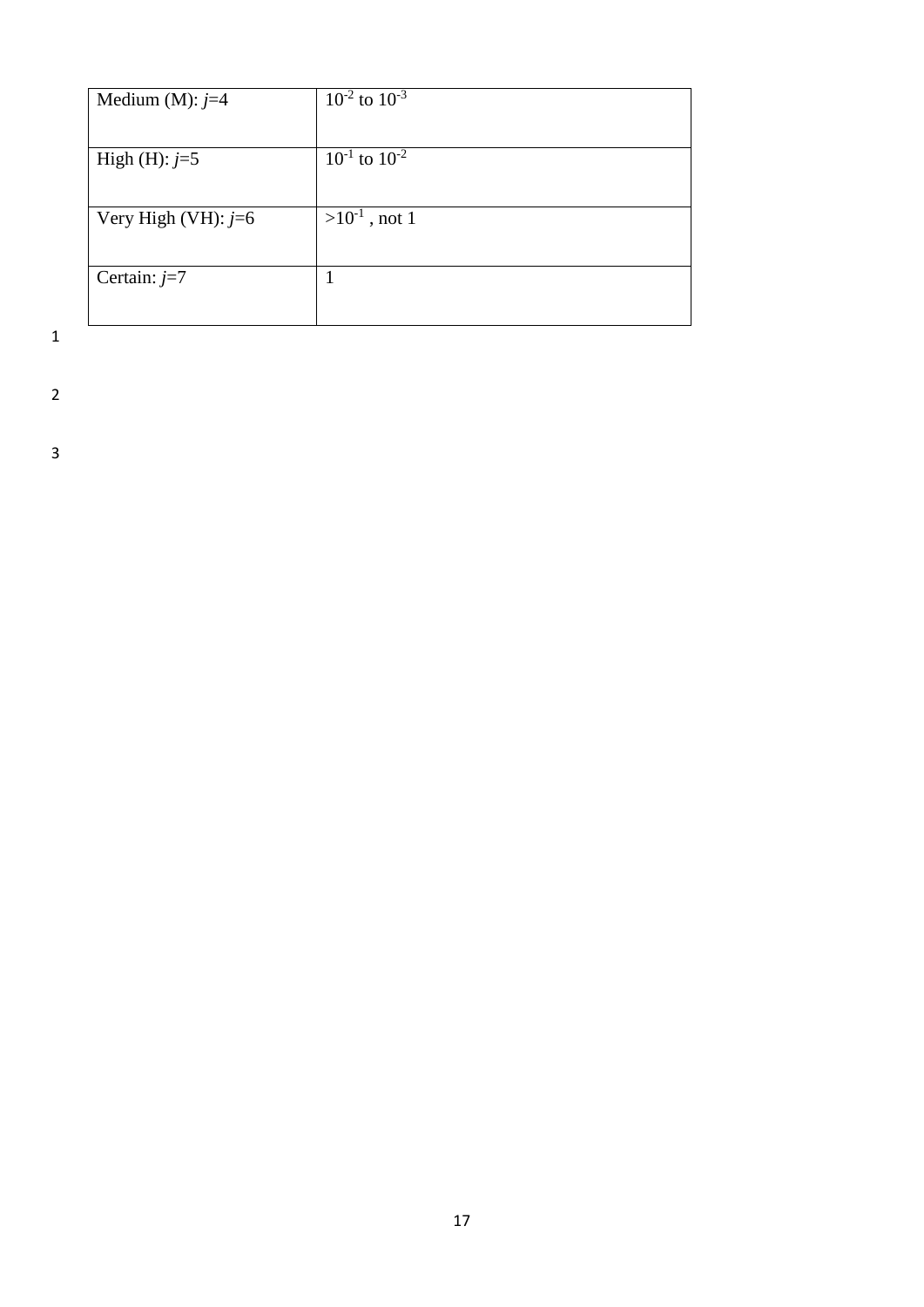| <b>Probability 2</b> | Probability 1 |                 |                 |                 |                 |                 |  |  |
|----------------------|---------------|-----------------|-----------------|-----------------|-----------------|-----------------|--|--|
|                      | Negligible    | Very Low        | Low             | Medium          | High            | Very High       |  |  |
| Negligible           | Negligible    | Negligible      | Negligible      | Negligible      | Negligible      | Negligible      |  |  |
| Very Low             | Negligible    | Very low        | <b>Very Low</b> | <b>Very Low</b> | <b>Very Low</b> | <b>Very Low</b> |  |  |
| Low                  | Negligible    | <b>Very Low</b> | Low             | Low             | Low             | Low             |  |  |
| Medium               | Negligible    | <b>Very Low</b> | Low             | Medium          | Medium          | Medium          |  |  |
| High                 | Negligible    | <b>Very Low</b> | Low             | Medium          | High            | High            |  |  |
| Very High            | Negligible    | <b>Very Low</b> | Low             | Medium          | High            | Very High       |  |  |

2 Table 3: Evaluation of the product of two qualitative probabilities from Gale et al. (2010)

3

4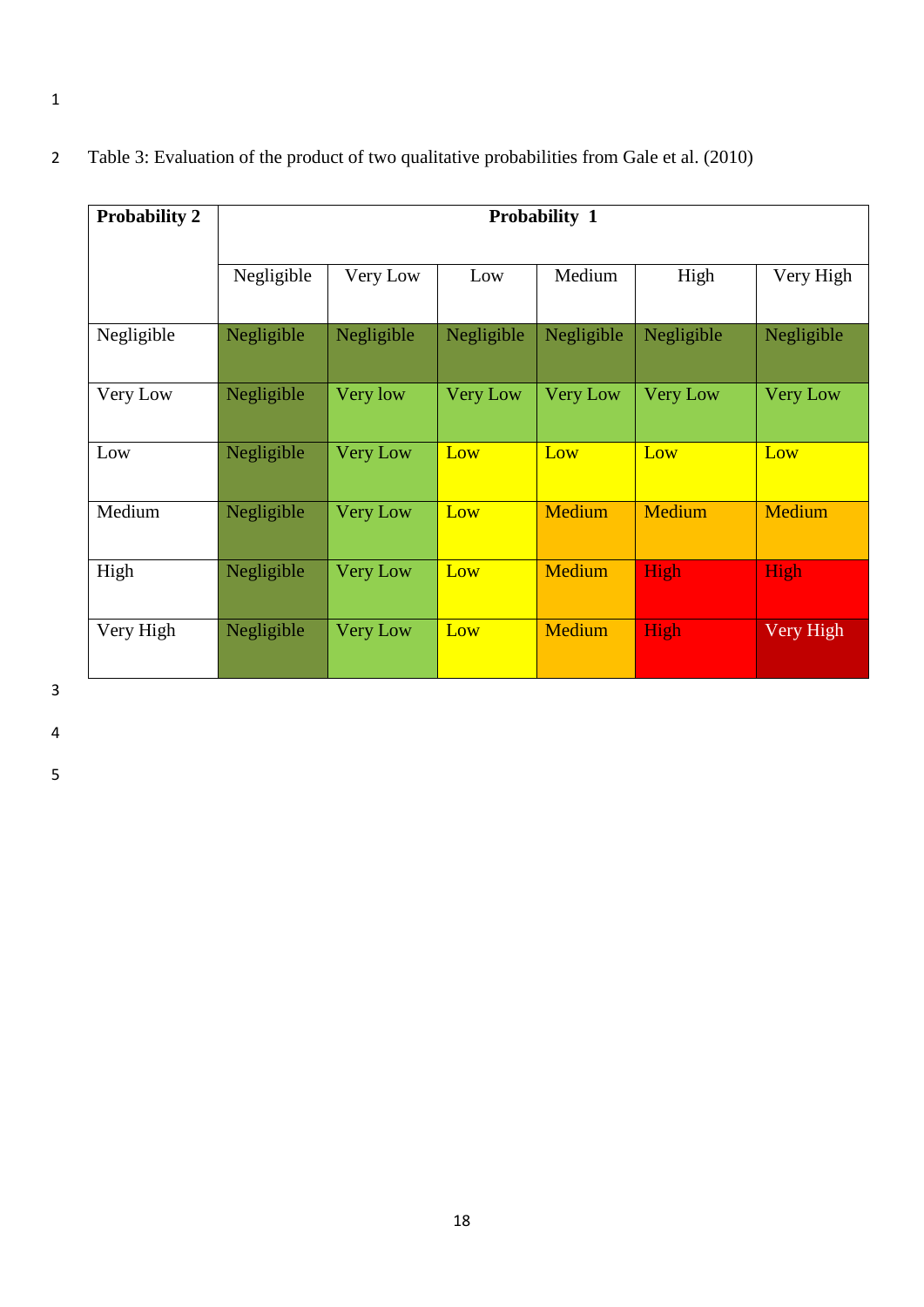- 1 Table 4: Qualitative release assessment for the likelihood of henipavirus entering the UK:
- 2 comparison of the estimates of aggregated probability from Snary et al. (2012) and using the
- 3 framework in Figure 1.
- 4

| <b>Entry route</b>          | Zone           | p <sup>1</sup>  | $\overline{n^2}$ | $\boldsymbol{P}$     |                                      |
|-----------------------------|----------------|-----------------|------------------|----------------------|--------------------------------------|
|                             |                |                 |                  | Snary et al.<br>2012 | <b>Aggregated Method<sup>3</sup></b> |
| Fruit bats                  | 3              | <b>Very Low</b> | 22               | Negligible           | Very Low (Very Low - Low)            |
| Companion<br>animals        | $\mathbf{1}$   | <b>Very Low</b> | 1765             | <b>Very Low</b>      | Very Low (Very Low - High)           |
|                             | $\overline{2}$ | Negligible      | 26               | Negligible           | Negligible                           |
|                             | 3              | Negligible      | 33,834           | Negligible           | Very Low (Negligible – Very Low)     |
| Pigs                        | 3              | Negligible      | 438,725          | Negligible           | Very Low (Negligible - Very Low)     |
|                             | $\mathbf{2}$   | <b>Very Low</b> | 3                | Negligible           | <b>Very Low</b>                      |
| Raw/frozen<br>pork products | $\mathbf{1}$   | Negligible      | $28\,$           | Negligible           | Negligible                           |
|                             | $\mathfrak{Z}$ | Negligible      | 402,542          | Negligible           | Very Low (Negligible – Very Low)     |
| Processed pork<br>products  | $\overline{3}$ | Negligible      | 369,771          | Negligible           | Very Low (Negligible – Very Low)     |
| Fruit                       | $\mathbf{1}$   | Low             | 38,832           | Low                  | Very High                            |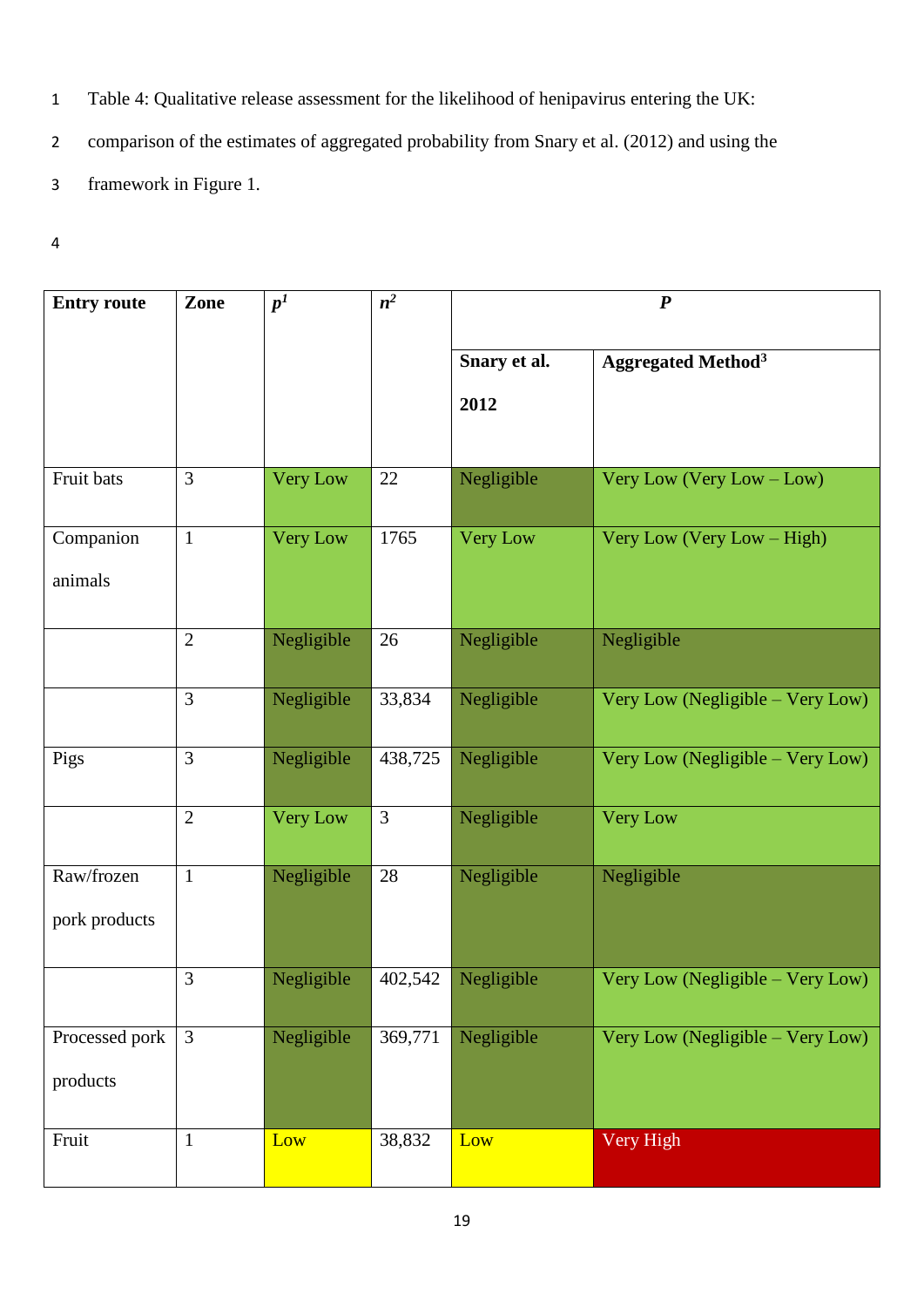|             | $\overline{2}$ | <b>Very Low</b> | 117,823       | Low        | Medium (Very Low – High)           |
|-------------|----------------|-----------------|---------------|------------|------------------------------------|
|             | 3              | Negligible      | 2,310,4<br>52 | Negligible | Very Low (Negligible – High)       |
| Fruit juice | $\mathbf{1}$   | Negligible      | 743           | Negligible | Negligible (Negligible – Very Low) |
|             | $\overline{2}$ | Negligible      | 10,209        | Negligible | Very Low (Negligible – Very Low)   |
|             | 3              | Negligible      | 12,188        | Negligible | Very Low (Negligible – Very Low)   |

1 <sup>1</sup>Denoted by Snary et al. as P

2 <sup>2</sup>Denoted by Snary et al. as N

 $3^3$  To determine *P*, the mid-point on the qualitative range is used. Ranges are also given for *p* at the

4 lower and upper bounds.